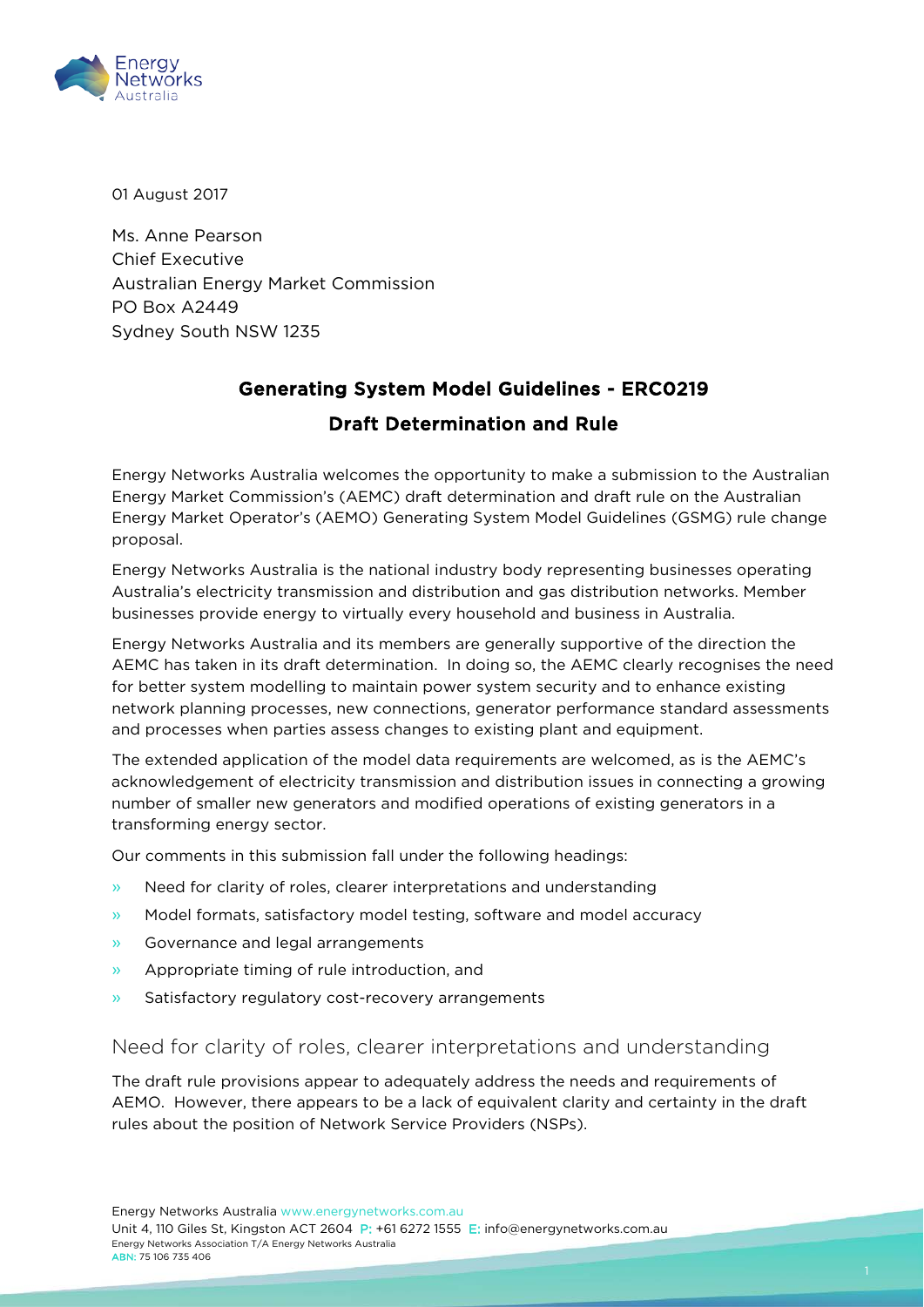The clearest example of this is in the Draft Determination's discussion on page 44-45 and specifically Footnote 131. This indicates that "The draft rule is intended to apply more generally…" the ability of AEMO or the relevant network service provider to request model information under NER clause S5.2.4 (d). However, while this section of the Draft Determination infers an equivalent capacity for NSPs to seek information, the actual drafting in the proposed Draft Rule appears to provide:

- the right to AEMO (not the Network Service Provider) to request information (e.g. modified Clause S5.2.4(b)(6); and
- the obligation on generators to submit information to AEMO (not the Network Service Provider), for instance in modified Clause S5.3.1 (a1)

To address this issue, the drafting should be thoroughly reviewed to ensure no oversight. It should be made clear in the AEMC's Final Determination and Final Rule that NSPs have the right to ask for electromagnetic transient (EMT) modelling and data information from existing and new generators.

Energy Networks Australia also requests that the AEMC more clearly address how it determined the threshold of 20,000 MWh p.a. consumption for users to submit information about the control systems of the equipment being connected. NSPs may need better information on, and understanding of, large network loads' responses to network disturbances through power system study simulations.

The threshold proposed equates to between a 6 to 10 MW generator (depending upon its capacity factor). Such a threshold could inadvertently result in an NSP – when assessing future connections - being unable to fully consider a scenario in which a multiple number of 5 MW or less-sized generators are progressively connected. This issue is becoming a more practical concern, with heightened risks in areas of the network where low fault levels (system strength) are being confronted.

Energy Networks Australia suggests that it may be administratively simpler and clearer, if a 5MW threshold be consistently applied to generators. This has recently been proposed by AEMO in its 31 March 2017 "Recommended Technical Standards for Generator Licensing in [South Australia'](https://www.aemo.com.au/-/media/Files/Electricity/NEM/Security_and_Reliability/Reports/2017-ESCOSA-Review--Final-Report.pdf) advice to the Essential Services Commission of South Australia. At page 3 of the report, *"AEMO recommends that standards should apply consistently to all generation types (greater than 5 MW)".*

Similarly, members also consider it is appropriate that modelling requirements of many small generators collectively participating in the market via an Aggregator be addressed by this rule change. It is recommended that the AEMC considers this as it proceeds to its Final Determination.

#### Model formats, satisfactory model testing, software and model accuracy

Energy Networks Australia provides the following feedback on these issues:

1. There should be some limitations and specificity around the software packages available for use by participants. While we understand why the AEMC provides for lower cost modelling options in the draft determination, this approach will lead to higher costs, which the Commission has not recognised. Both NSPs and AEMO will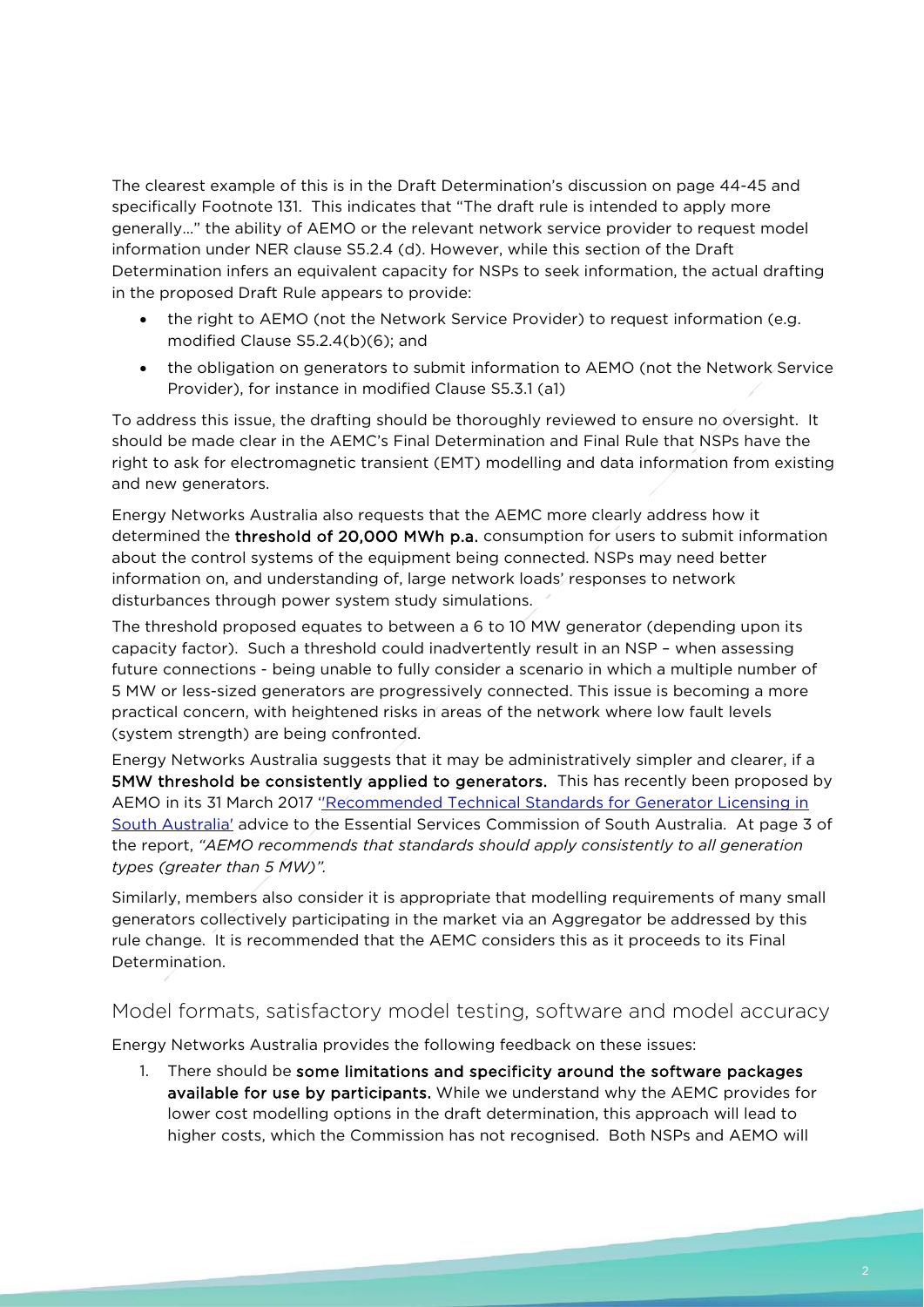incur higher costs when converting models to a common analysis platform in undertaking analyses involving multiple models. Model accuracy is also likely to be compromised.

- 2. The final rule must clearly state that the responsibility rests with the proponent to provide the model to AEMO in the correct format. The descriptor of the Model provided must include the Version number of the Software/firmware.
- 3. Due to the increased focus on generator performance during and immediately following balanced and unbalanced faults, Energy Networks Australia supports the requirement that generators must provide a three phase model to AEMO and NSPs.
- 4. Given the importance of power system security, Energy Networks Australia strongly considers that generators should positively comply with S (standard planning data), D (detailed data), R1 and R2 model accuracy and verification requirements. This is particularly the case in jurisdictions that have to engage, negotiate and deal with a growing number of connection applicants in clusters, renewable energy zones and sub-regions that have weak system strength.
- 5. Current Rules in relation to the reporting and accuracy of R1 testing processes should better reflect and facilitate changes in the National Electricity Market (NEM) where a number of parties are connecting either concurrently or in quick succession. Energy Networks Australia recommends the AEMC consider a reassessment of NER clause 5.8.3 Control and protection settings for equipment, which states in part
	- (a) Not less than 3 months prior to the proposed commencement of commissioning by a *Registered Participant* of any new or replacement equipment that could reasonably be expected to alter performance of the *power system* (other than replacement by identical equipment), the *Registered Participant* must submit to the relevant *Network Service Provider* sufficient design information including proposed parameter settings<sup>[1](#page-2-0)</sup> to allow critical assessment including analytical modelling of the effect of the new or replacement equipment on the performance of the *power system*.

Given the importance of power system security in a changing generation environment, industry could consider moving to a revised obligation where the provision of this design information by a Registered Participant or new generator is to be provided to the relevant NSP at the time of the signing of a connection agreement.

- 6. Energy Networks Australia urges the Commission to ensure the current rule change determination is cognisant of, and consistent with, a number of related rule changes, technical and policy reviews including:
	- an impending AEMO rule change on technical standards; and
	- the [Blueprint for the Future: Independent Review into the Future Security of the](http://www.environment.gov.au/system/files/resources/1d6b0464-6162-4223-ac08-3395a6b1c7fa/files/electricity-market-review-recommendations.pdf)  [National Electricity Market](http://www.environment.gov.au/system/files/resources/1d6b0464-6162-4223-ac08-3395a6b1c7fa/files/electricity-market-review-recommendations.pdf) Final Report's Recommendation 2.1.3 (a) on connection standards.

1

<span id="page-2-0"></span><sup>&</sup>lt;sup>1</sup> These can be considered as categories of R1 data.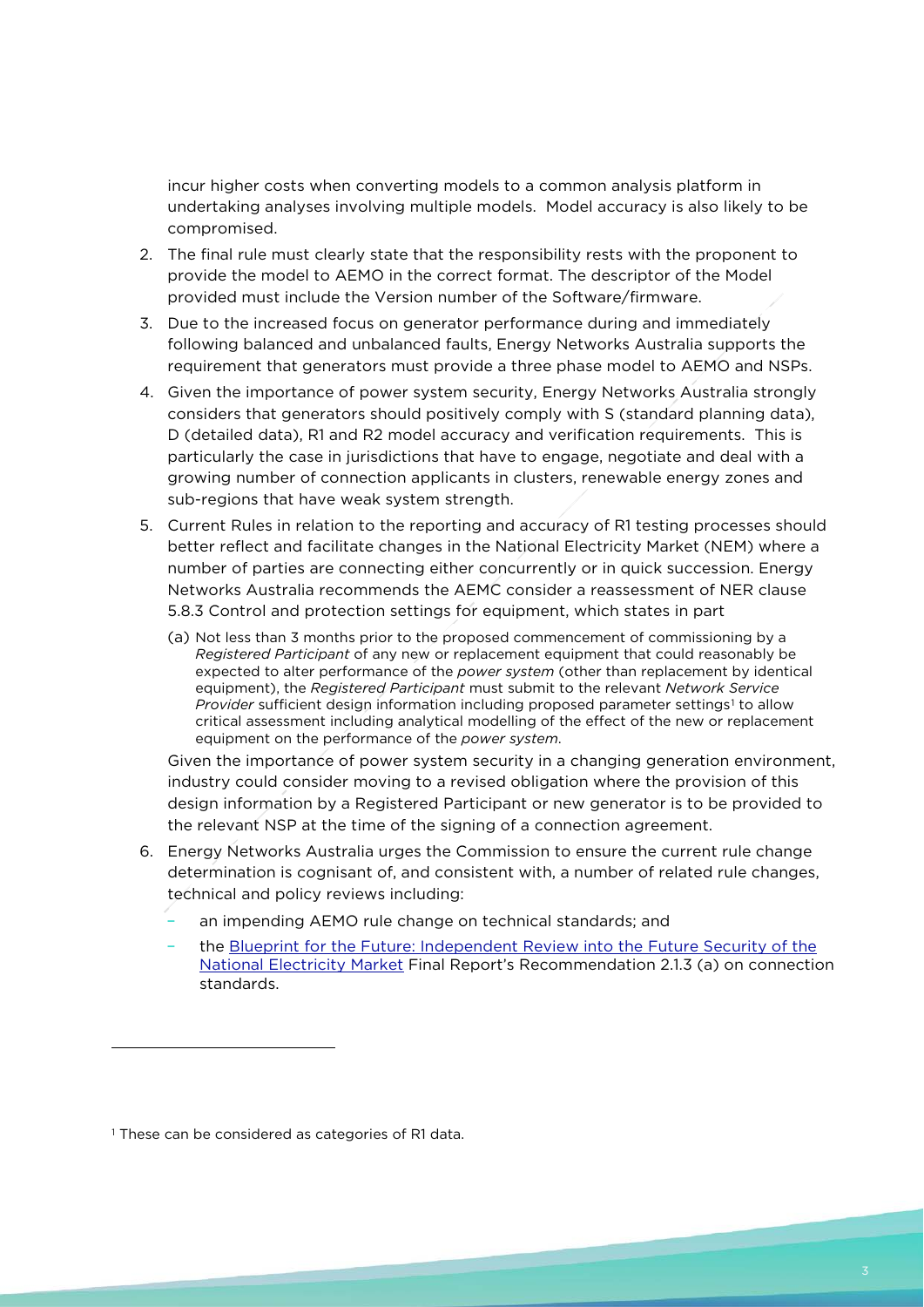- 7. Energy Networks Australia suggests that the Final Determination and Rule should require that any update to any Software/firmware for each connection must be provided to AEMO 15-business days prior to the change. It should be the responsibility of the relevant generator to test the update or re-model the connection, rather than AEMO. While AEMO would not be obligated to approve the change, should the generator, or the NSP subsequently identify that the change has caused any 'non-compliance', the generator must clearly remedy the situation.
- 8. A useful, recent precedent on generating system models in the NEM that should be considered by the AEMC, is provided in AEMO's 31 March 2017 [''Recommended](https://www.aemo.com.au/-/media/Files/Electricity/NEM/Security_and_Reliability/Reports/2017-ESCOSA-Review--Final-Report.pdf)  [Technical Standards for Generator Licensing in South Australia'](https://www.aemo.com.au/-/media/Files/Electricity/NEM/Security_and_Reliability/Reports/2017-ESCOSA-Review--Final-Report.pdf) advice to the Essential Services Commission of South Australia. In that advice AEMO argued that:
	- *"The provision of more detailed models will be required where standard generating system models are deemed insufficient.*
	- *Adjustment of control systems and/or settings of individual generating system elements will be required[2](#page-3-0) if the submitted models exhibit uncharacteristic or unexpected responses.*
	- *Pre-validation against the actual response of generating system elements,*  including all protection or control systems deployed with the operational *generator will significantly reduce risks of non-compliance in the commissioning process set out in the NER[3](#page-3-1). Pre-validation of simulation models can be demonstrated using a type test approach".*

## Governance and legal arrangements

Energy Networks Australia suggests the framework should introduce a more rigorous approach to confidentiality agreements and commercial in confidence arrangements, as to the application of a revised S5.2.4 to data provided by proponents or generation owners. We seek additional clarity as to whether the draft determination and rule:

- has adequately covered the sharing of the PSCAD/EMTDC models and how this relates to registered participants or stakeholders who are at different points in time in, or of, the enquiry/application process, and
- places clear responsibility upon AEMO to become the repository/custodian of the PSCAD/EMTDC models, similar to the structure in place surrounding the PSS/E models, which enables and facilitates the sharing of models to the relevant stakeholders and parties.

1

<span id="page-3-0"></span><sup>2</sup> Refer NER clause S5.2.4

<span id="page-3-1"></span><sup>&</sup>lt;sup>3</sup> Refer to NER clause 5.7.3 (a).